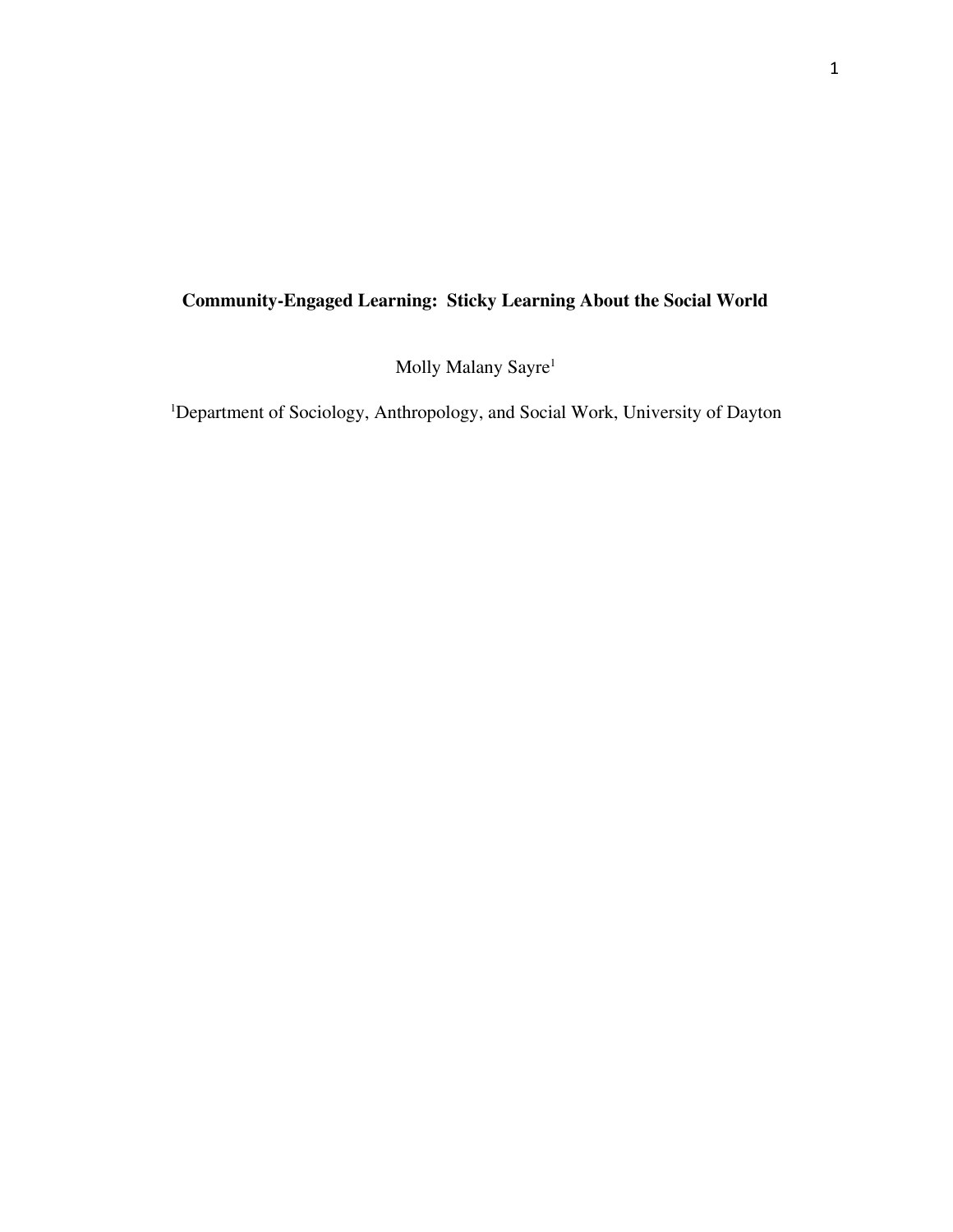Experiential learning (EL) found me as a young adult. As a high school senior, I attended a retreat that incorporated group initiatives, a series of group challenges designed to foster communication and team building. The premise was often ridiculous, such as the group needing to cross a field of imaginary lava with only two pairs of imaginary lava-impervious shoes to share, and additional challenges were often added, like when the tallest group member was no longer allowed to use their arms when the challenge was for the group to get all members over a 10-foot wall. While sometimes uneasy with how physical the exercises were as compared to my perceived lack of physical strength, I was fascinated by what happened when the group "debriefed" the initiative at its end. The facilitators led discussions about participants' feelings during the activity, including at the points where it seemed like the group would fail; communication patterns, such as whose ideas were considered and whose were dismissed; and how individuals supported each other during the activity. The depth of the insights that these conversations produced fascinated me (I had no idea we had been ignoring her the whole time! How interesting that some of us respond to frustration with greater effort while others withdraw!). Facilitating group initiatives in ways that fostered this kind of learning about group dynamics, awareness of others, and feelings of closeness with my group seemed like a superpower at the time, but I knew it was a skill, and I knew it was one I desperately wanted to learn.

So after high school, I got a summer job as a camp counselor. Like most academics, I've had minimal formal instruction in teaching, but my summers working with children at a camp are the foundation for how I approach education, the art of teaching, and group leadership. As a camp counselor, I learned group facilitation skills, albeit mostly through on-the-job, all-eyes-are-on-me, trial-and-error experiences – a stretch for someone who had never taken a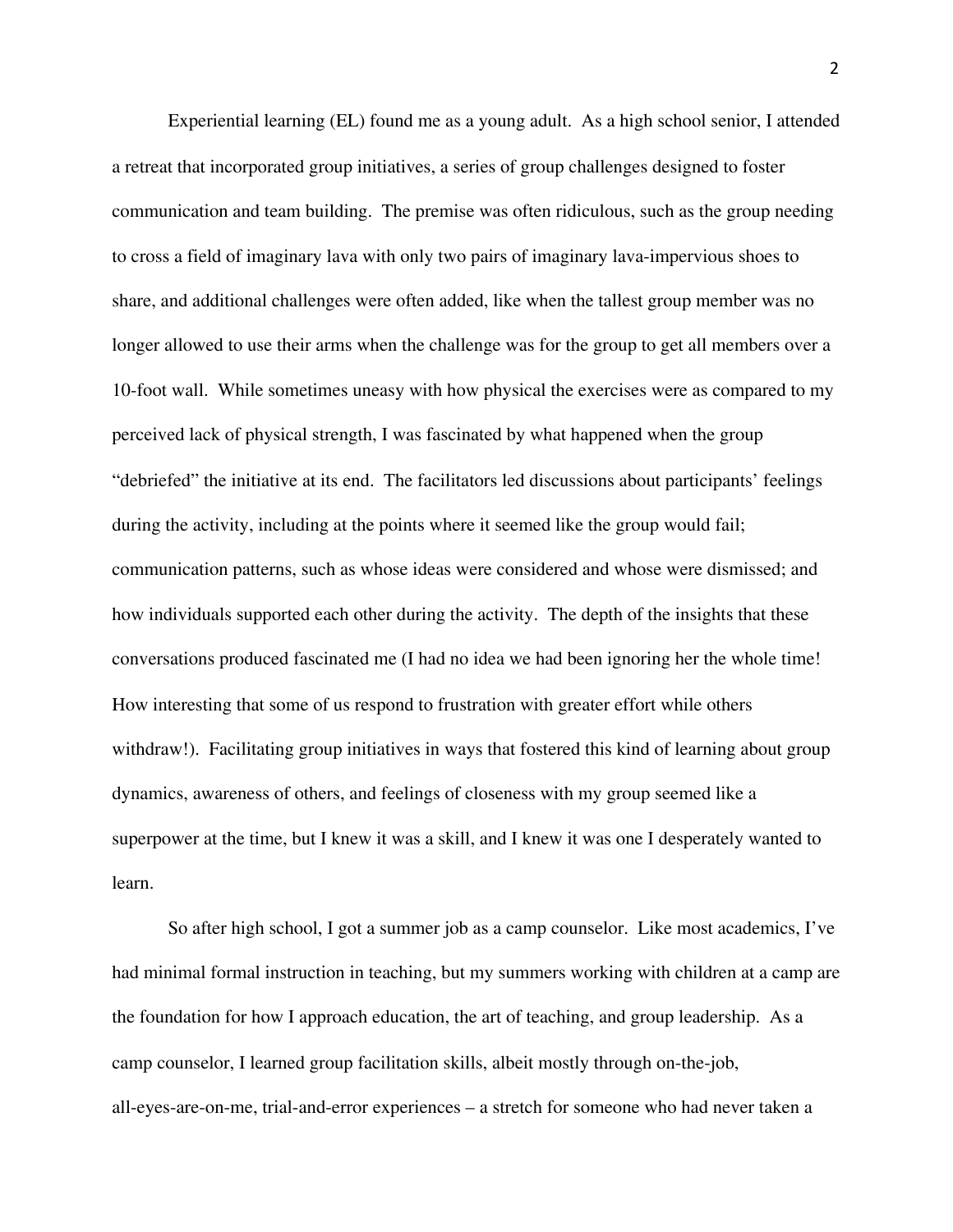test she hadn't studied for. The lack of formal training forced me to hone the very skills I needed for effective group facilitation: watching and listening. To be ready to "work the magic" of the debrief, I observed the group's actions that followed patterns and the actions that didn't, paid attention to individuals' and teams' changes in and diversity of emotions, and listened for what was said and what wasn't. These observations allowed the debriefing questions to center on the group's experiences, drawing out participants' thoughts and feelings, insights and questions, about the experience they had just shared. I watched teams grow more inclusive, individuals grow more confident, and leaders become more aware when facilitating – in other words, I saw groups learn. This is how EL found me.

This fascination with group dynamics, combined with a desire to work for social justice and tackle social issues, propelled me into the social work profession and specifically, social work education, when in graduate school. Put simply, I love the classroom. I enjoy few professional activities more than facilitating an engaging discussion of some aspect of the social world and watching astute students push each other to understand the causes of our current reality and ethical responses to it. And as a professor, when it comes to educating passionate adults, most of them adolescents, about the social world, I return to my teaching roots, cultivated at summer camp: I rely on experiential education, specifically community engaged learning.

Community engaged learning (CEL) is at the confluence of critical pedagogy, active learning, and Freire's (1993) dialogic model of education (Nagda et al., 2003). CEL promotes civic engagement, anti-oppressive action, democratic participation, and education through repeated cycles of action and reflection. It is often conducted in partnership with a community organization in a relationship of mutual benefit and reciprocity. Social work education, in most instances, prepares students to enact professional values, which include social justice and service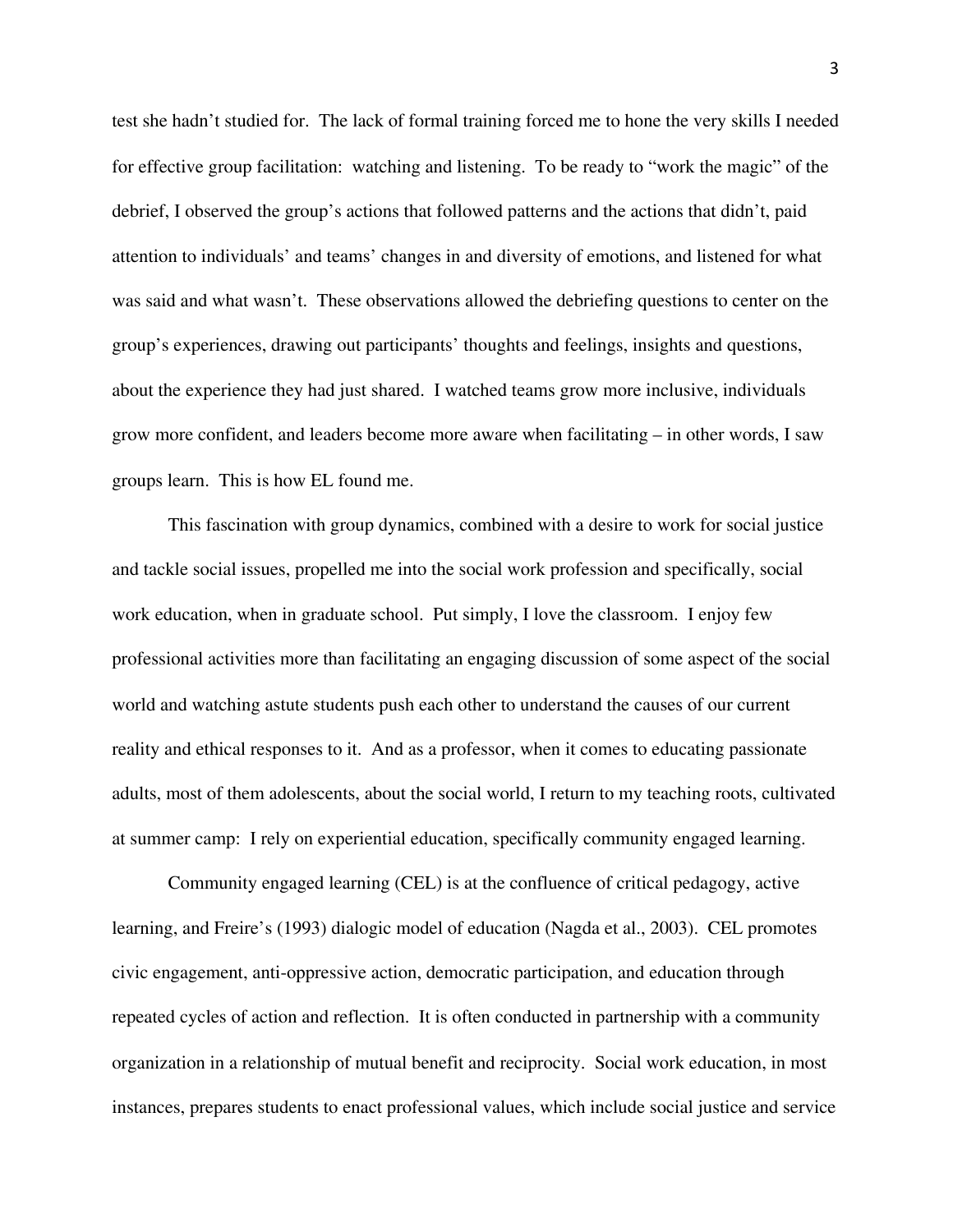(National Association of Social Workers, 2017), by promoting the well-being of vulnerable individuals, families, groups, and communities. Thus, there is a natural alignment between CEL and social work education. In short, one of the most authentic ways to educate social worker students is through CEL.

In my academic career, I have attempted a variety of CEL partnerships. Some have been more successful than others. Some have lasted for multiple semesters and others have ended after only one. Common themes among the more successful experiences have been achieving "sticky learning" through recognition of emotions in EL, which I discuss first; next, achieving learning that I can't effectively teach students on my own; and finally, the importance of reflection. In my teaching practice as a social work educator, these are the elements that keep my work engaged in the present, fresh for myself and my students, and relevant to the needs of the world and the interests of (most) students.

#### **Sticky Learning**

Back at summer camp, before we started a teambuilding activity, we would encourage participants to consider their comfort, challenge, and panic zones. Ryan (2006) describes these zones as comfort, stretch, and stress. One's comfort zone is an emotional "place" of security and ease, while one's panic zone is the experience of being overwhelmed by fear. Neither of these zones are conducive to learning. In our comfort zones, we are often not aware or focused enough to gain new insights or have an experience upon which we can reflect. In our panic zones, we are hyperfocused on getting out of the situation causing panic to the point that we cannot observe or reflect upon anything else. (For example, the fear I felt when I fell out of the boat when whitewater rafting long ago taught me only that I never want to go whitewater rafting again.)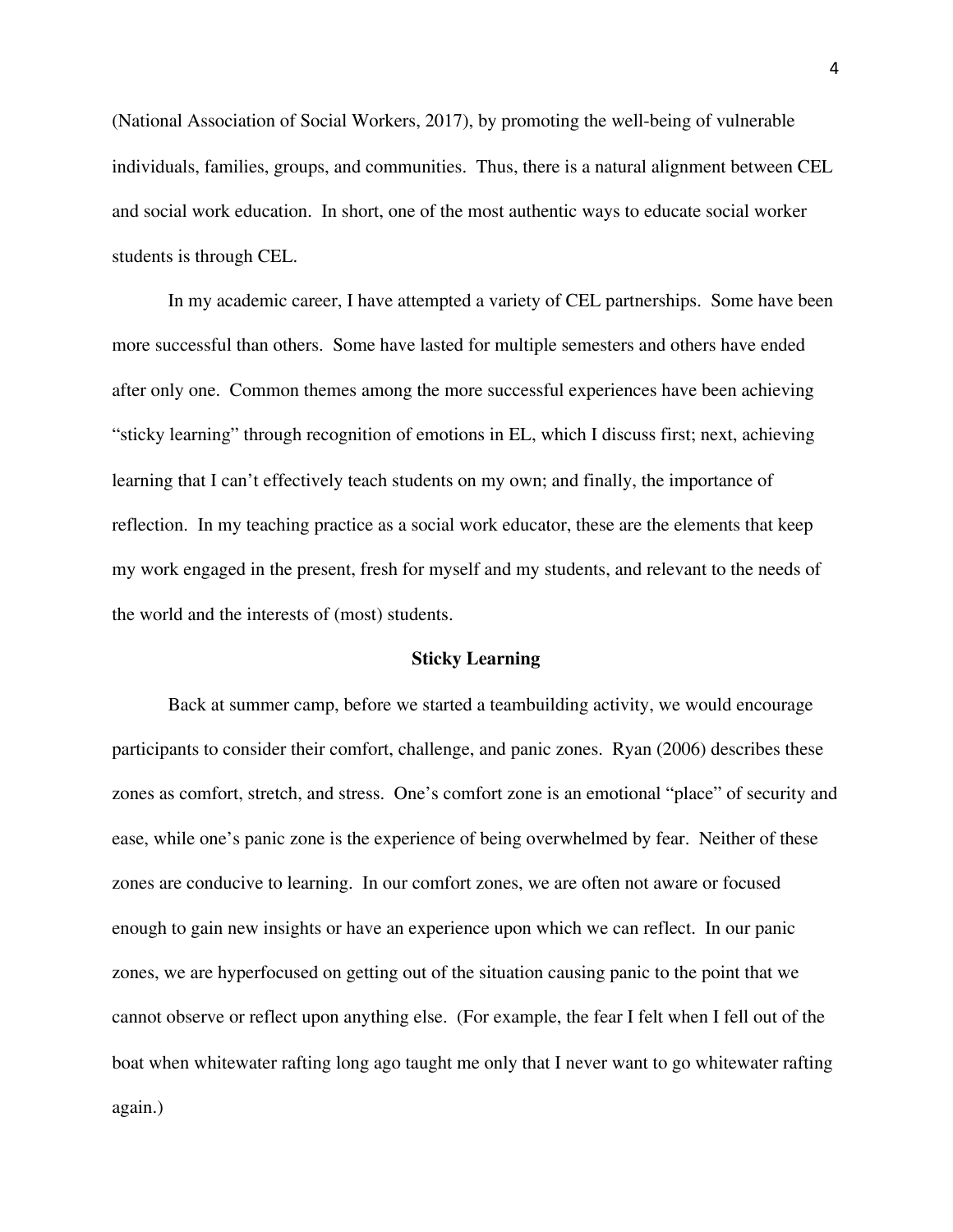In between the comfort and panic zones, however, is one's challenge zone. In this emotional space, we are a little outside our normal environment or behavior, which allows us to be more aware of what we're experiencing and what's going on around us. This focus, then, permits us to reflect more deeply later and learn more from what we experienced. We remember these experiences, and what we learned from them, longer, too. What we learn when in our challenge zones sticks with us.

Studies of the neuroscience of learning and memory provide evidence for this theory. Emotions are essential to learning because they direct our mental energy to things that are important (Immordino-Yang, 2016). This has been evolutionarily adaptive for our species (Immordino-Yang, 2016; Polk, 2018): our emotions have kept us procreating, for instance, and steered us away from actual or potential sources of trauma, as experienced in the panic zone. In experiences with very little emotion, it is difficult for us to focus our attention for prolonged periods and achieve deep learning (death by PowerPoint comes to mind). However, short-term emotional arousal, as experienced in the challenge zone, has been shown to improve memory consolidation and focus our attention on relevant aspects of the experience (Polk, 2018). One reason EL is effective, then, is that it is likely to engage students' emotions and result in learning that is "stickier" -- more memorable, and therefore more formative over a longer term.

In order to encourage my students to engage emotionally and achieve this sticky learning, I preface EL with a discussion of the comfort, challenge, and panic zones. For instance, I teach a Community Practice and Research course that meets in a local church that has allocated space for classes. Each week, we attend a free lunch held at the church to observe the event, interact with people from the neighborhood, and experience receiving a community service. The lunch is our primary community-engaged learning (CEL) activity in the course and why I teach the class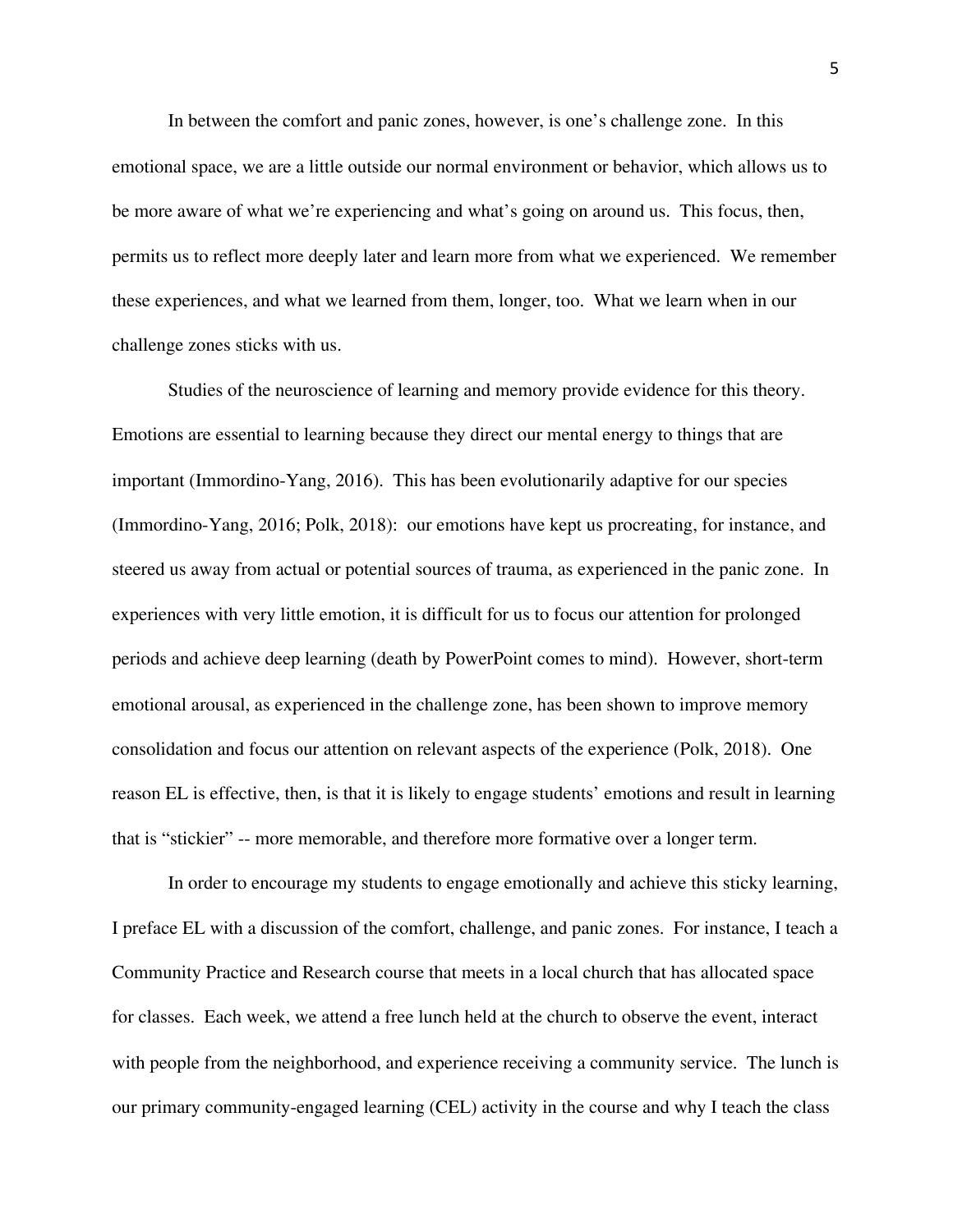at this location. Before we go the first time, I ask students to consider what is in their comfort zone as it pertains to attending the lunch. For some, talking to a new person each week is within their comfort zones, but for many students, sitting by themselves or at a table with only their classmates and not eating what is offered is an emotionally safer place. Next, we discuss panic zones. I emphasize that entering one's panic zone is not helpful to anyone: neither the student, their classmates, community members, nor I benefit or value an individual pushing themselves into a panic zone. We don't need emotional martyrs. Individually, students consider what could cause them to enter their panic zones and how their minds and bodies tell them when they're there.

Finally, I ask students to think about their challenge zones. What actions can they take during lunch that would push them out of their comfort zones yet keep them from panic? Some students decide to sit next to someone they don't know. For others, it's about the food and trying something they didn't prepare and cannot choose. And for a small group of students, entering the room of strangers and taking a seat is a challenge. To engage further would induce the overwhelming emotion of the panic zone. After encouraging students to enter the challenge zone that they have identified (but not disclosed), we go to lunch.

When we enter the large hall in the basement, there are about twelve tables set up with six to ten chairs and place settings. The room typically has three women filling plates of food, two men delivering food and drinks to guests and bussing tables, and ten to twenty people who have come to eat and/or get a haircut, offered at the far end of the room behind a partition. Usually, the crowd reflects the surrounding neighborhood: mostly African-American people with a handful of white people. Most people are over 50 years old, though some are younger, including those who come on their lunch break from local construction sites. Through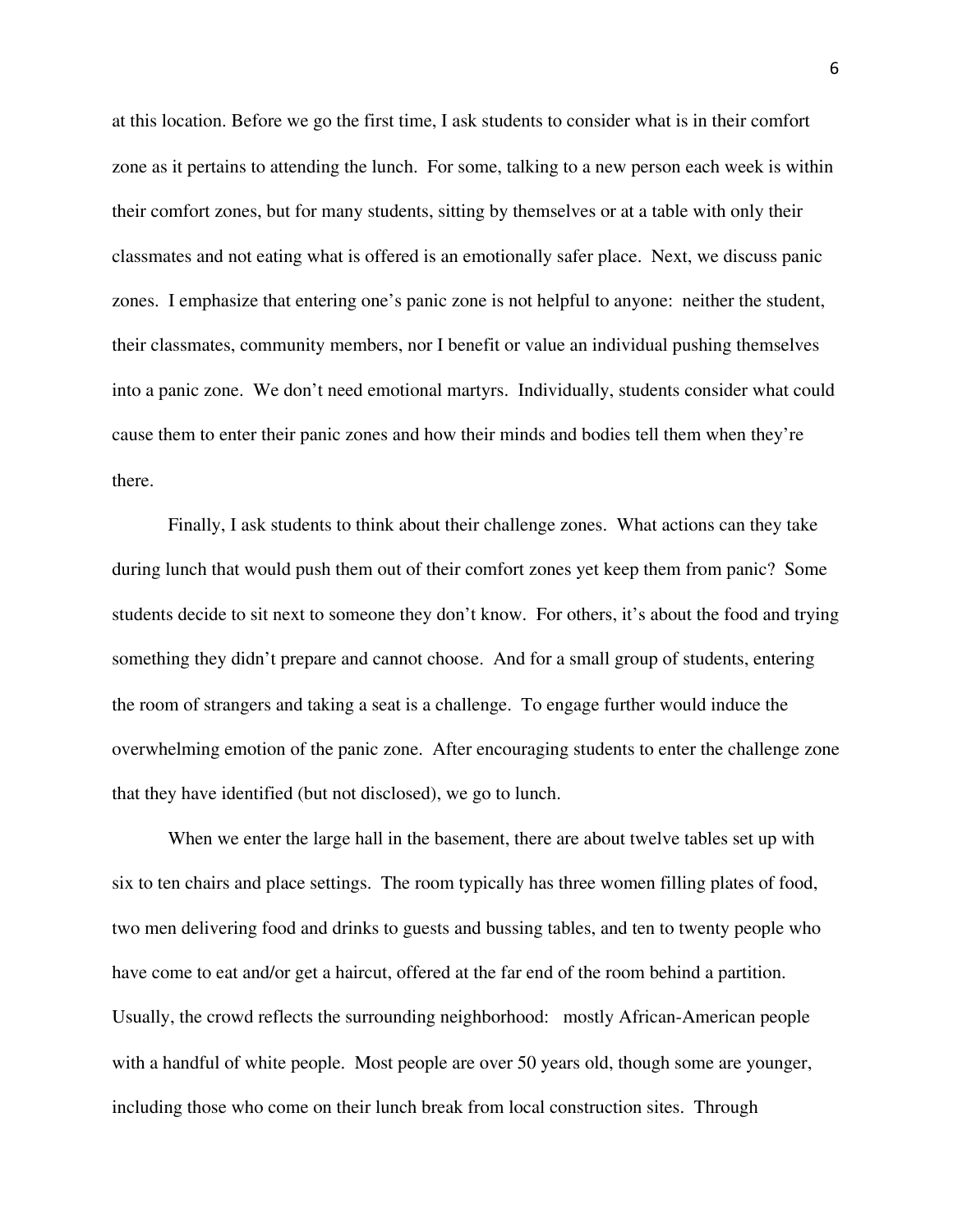conversation over the years, I've learned that several are there for the social interaction that they don't often get from living alone, others attend for the excellent food, and some come because of economic necessity.

As an instructor, it is fascinating to observe student behavior on the first day. Some are quickly chatting with someone from the neighborhood that they just met. Other students are observing the room cautiously but keenly on their first day. A few students often leave the student "pack" to sit at a table already crowded with neighborhood guests who seem to know the ropes of the community lunch, and a larger group finds seats together, often within proximity to one or two community members. At this point, it is difficult to refrain from assessing students' seating choices or number of words exchanged with those outside of the class as markers of whether students are challenging themselves or not. Yet, if I want students to attend to their own comfort, challenge, and panic zones, which is necessary for learning in this environment, then I must trust them to start where they need to start and watch for growth from there. My challenge zone when teaching includes trusting the process of experiential learning.

For, as I remind students several times during a semester, one's challenge zone moves (Ryan, 2006). As we become comfortable with a previously challenging environment or behavior, it no longer ushers us into our challenge zone. This is growth! To continue learning, then, we need to identify new bounds of our challenge zones. One way I measure success in EL is that where we start should not be where we end. In other words, what challenges us in week 15 should be different than what challenged us in week 1. In addition, one's challenge zone is influenced by other aspects of our emotional lives and therefore fluctuates. I observed this in a student who started the semester by disclosing to me that understanding her own challenge zone regarding the community lunch included acknowledging her experience of an eating disorder.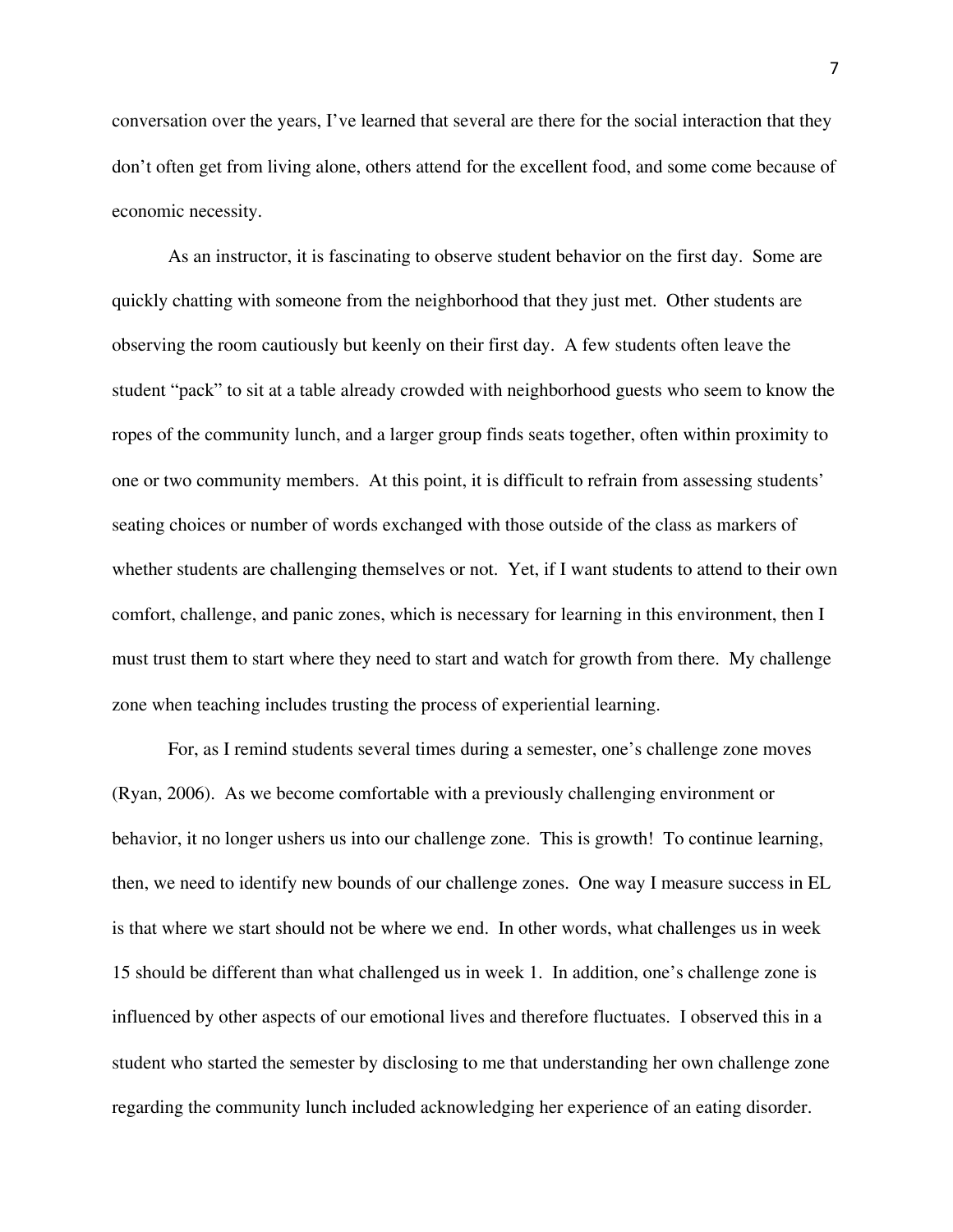For this student, her behavior towards the food offered (eating some, eating a little, politely refusing when served, not attending the lunch) was highly dependent upon other stressors in her life and her levels of anxiety that week. Her challenge zone changed weekly and in a non-linear fashion, illustrating that learning outcomes in CEL are often different for each student.

In my experience, students readily adopt the language of the challenge zone. One student applied the concept to deciding what to do post-graduation. As one student reflected,

As I discerned if I wanted to do a year of service (what program, what placement, what city,

etc.) I thought about how I really needed to do something outside of my comfort zone and do something in my challenge zone. And so I did! I surprised myself by choosing to accept a placement on the West Coast because I knew it was outside of my comfort zone. Now having been here for two months, it has been challenging but it has been so good for me too. I'm so glad that when I was going through the process of deciding, I had my challenge zone in mind. (L. Hannibal, personal communication, October 21, 2020)

On another occasion, a student was able to articulate that her experience of going door-to-door in a neighborhood was abbreviated because a loose dog pushed her into her panic zone. From our prior conversations, she understood that continuing her work that day was not necessary. The concepts of the zones are accessible and helpful for students.

On course evaluations, students are asked to identify the aspects of courses that are most effective for their learning. For the Community Practice and Research course, students almost always discuss meeting at the community center and attending the community lunches among the most effective pieces of the class. Students' descriptors for this CEL experience have included "super beneficial," "special," and something that a student "loved." One student reflected,

I think being in the challenge zone helped me overcome preconceived notions about people. I thought I knew what kind of people would be coming to the church for lunch, but I was (gladly) wrong and really benefited from conversations with neighbors. Being in the challenge zone does [cause] you to be uncomfortable with your own feelings and I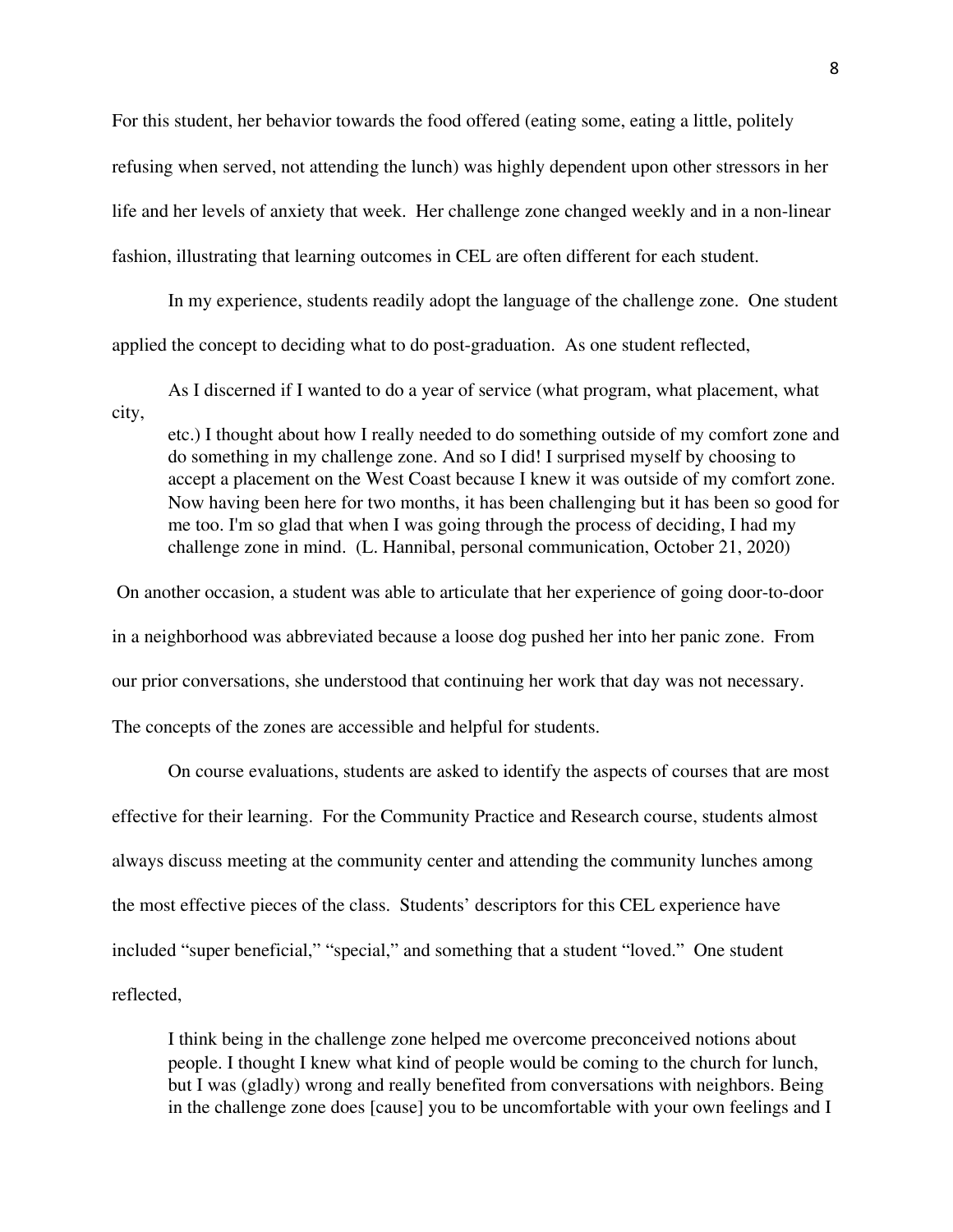think it really is a place to learn, even if you thought you knew how something was...overall I like the concept of the challenge zone because it pushed me to challenge thoughts and ideas I had in my mind and pushed me to grow and learn, and be okay being a little uncomfortable along the way. (S. Heath, personal communication, October 16, 2020)

By utilizing CEL, I can facilitate "sticky" learning for students, which is further justified by students' generally positive response to it.

## **Learning What I Cannot Teach**

Along with fostering "sticky" learning, CEL allows students to learn things that I am unable to teach them on my own. As I educate social work students, I am acutely aware of the bounds of my effectiveness due to my privilege as a white, educated, cisgender, Christian person. Since I teach at a private, Catholic, predominately white institution (PWI), my students often share some aspects of my identity and privilege, though there are always some who do not. I am not the right person to teach my students about many aspects of oppression, but it's critical that they—and I—understand how privilege and power operate in the social world, especially from the perspective of people with identities different than theirs. The Council on Social Work Education (2015) established "engaging with diversity and difference in practice" as a core competency for students to master, asserting that social workers "present themselves as learners and engage clients and constituencies as experts of their own experiences" (p. 7). CEL allows me to fulfill this mandate as a social worker myself, model a learning posture for my students, and facilitate education about the social world for all of us.

A specific instance of students learning what I can't teach them occurred as part of a second CEL project in the Community Practice and Research course. Through a collaboration with a local community development organization, students assisted with the organization's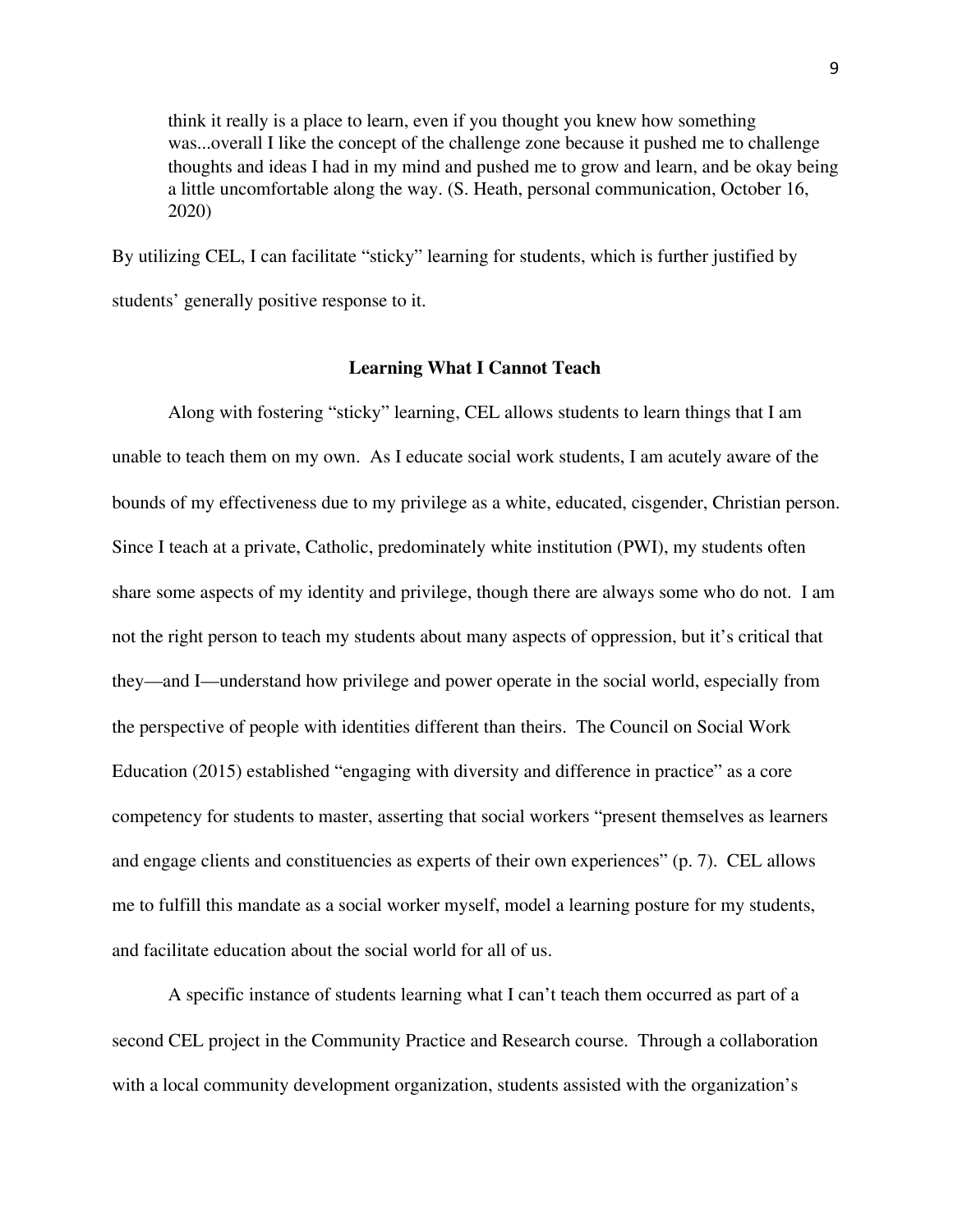work to understand needs and clearly communicate processes and available resources with residents of a local public housing development who are facing displacement due to property renovations.

Even though I was put in the challenge zone it helped me see the honest reality of what I was learning about in class. It made me more empathetic. One instance that will forever be ingrained in my memory is when a few of us went to [the public housing community] for their neighborhood meeting. I will always remember the residents' faces of feeling hopeless, confused, and angry about the uncertainty of when their home would be demolished. And that is something that cannot be taught in a classroom. (A. Tomayko, personal communication, November 8, 2020)

This student's reflection demonstrates the impact of CEL: sustained learning ("will forever be ingrained in my memory") about the social world ("honest reality of what I was learning about in class"), achieved through personal experiences ("something that cannot be taught in a classroom"). As an instructor, I cannot achieve this depth of learning on my own.

A specific instance of students learning what I can't teach them occurred during the loose dog incident described previously. Several students, most of whom were white, described feeling unsafe when going door-to-door in a neighborhood near campus of mostly people who are black. We talked at length about the observations that led to these feelings in our next class. At the end of the semester, our culminating experience was participating in a neighborhood work day to assist elderly homeowners with small maintenance jobs, such as painting and landscaping. Though we were in the same neighborhood in which students had previously felt unsafe, the same students reported feeling comfortable during the work day. Through reflection, some students realized that their perceptions of safety were based on whether they felt racially different from those around them, as they had when going door-to-door, or whether they felt accompanied by a larger group of mostly white people. Through an emotionally-engaged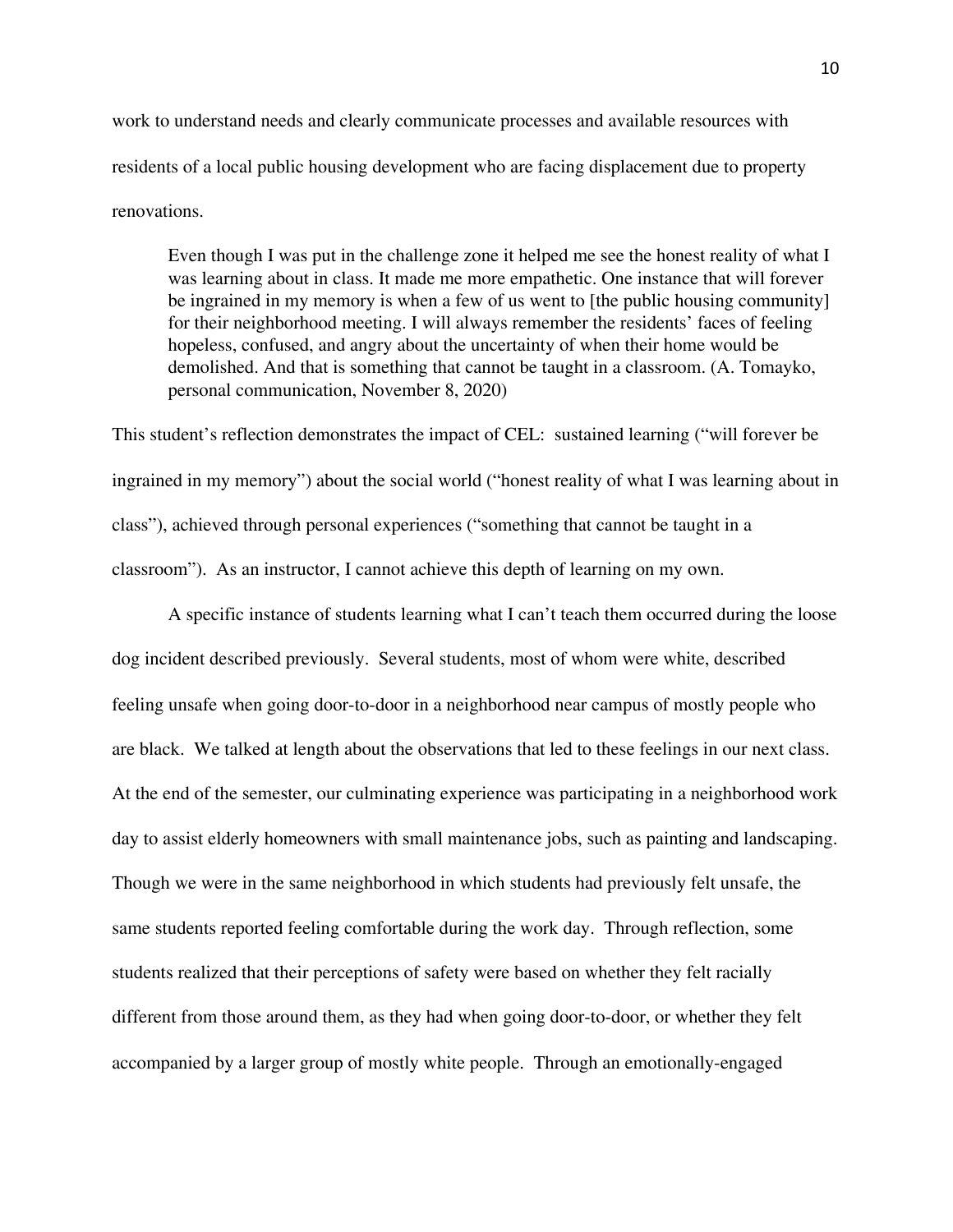experience of racial difference, students were able to explore the concept of a "safe" neighborhood and understand that it sometimes has little to do with crime statistics.

Another example occurred during one of the weekly lunches. One of the hosts facilitated a short program during which one student introduced our class as "from UD." At this, a community member laughed dismissively, which insulted the student speaker as well as a few other students (still other students were angry with the upset students for being upset). Serendipitously, a lifelong Dayton resident was our guest speaker in the class following this incident. After the student described the experience, our guest said, "Are you familiar with white privilege?" This started an important conversation about the role of the university in the community, differences between the student body and the community residents, and race and class privilege. The discussion was lively because it was in response to an authentic experience in which students were emotionally invested. Though I can talk about privilege with my students and discuss university-community relations any day, CEL produced a more engaged and relevant discussion which is more likely to have contributed to deeper learning.

In spring semesters, I facilitate an Inside-Out Prison Exchange Program (Pompa, 2013) course that's held in a correctional institution. Half of the students are university students ("outside students") and the other half are experiencing incarceration ("inside students"). It is a unique CEL opportunity for the outside students, given how few of us who have never been incarcerated ever enter a prison, and it's a unique educational opportunity for the inside students, given how few people who have experienced incarceration have access to college courses. The experience teaches numerous things that I cannot teach students without EL. For inside students, many learn for the first time that they can successfully complete a college course, that higher education can be for them. More deeply, inside students are reminded who they are. "This class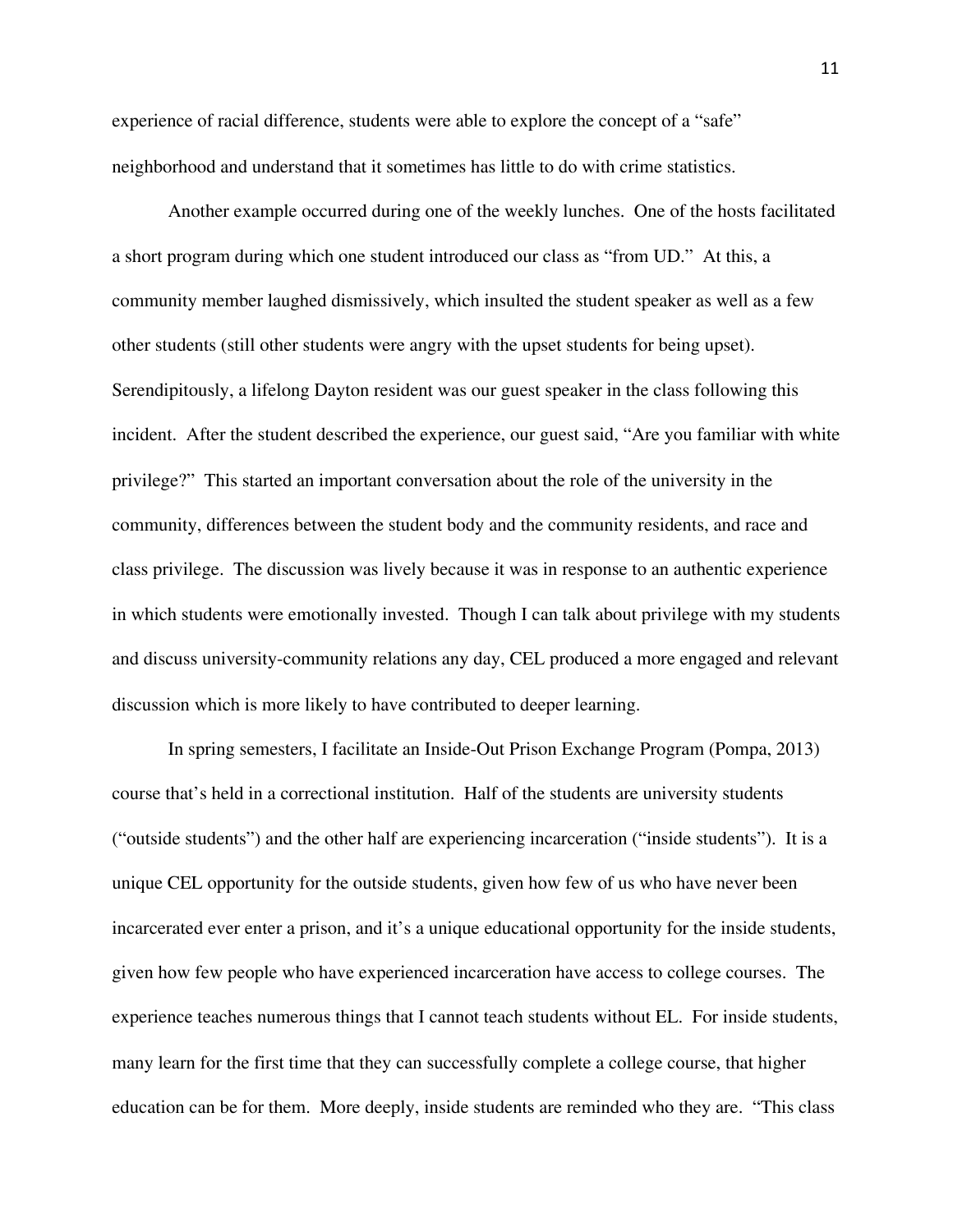reminded me of my dignity," one inside student shared at the end of a semester. The availability, structure, and interactions in the class communicates the value and worth of all participants in ways that words alone cannot accomplish. For outside students, the class provides exposure to the carceral system and people—with names, families, and diverse interests—who are experiencing it first-hand. Further, I can think of few better ways to encourage social work students to apply the professional value of dignity and worth of individuals (National Association of Social Workers, 2017) to people who experience incarceration. CEL allows students to deeply learn what I cannot teach them as effectively on my own.

### **Reflection**

During a neighborhood work day one spring--an occasional third CEL element of the Community Practice and Research course--our class was paired with a group of employees from the university. The staff members were so pleased that the students were, in their eyes, "completing a service project" as a requirement of their final exam. "It's so much better [that they're here] than writing another paper!" one staff member told me. The thing is, I assign a lot of papers. Students in my CEL courses write weekly three-page papers that include sections for reflection, and though it can feel like a lot to assess, I keep assigning them every semester. The reflection component is too valuable to their learning to lose.

While some colleagues that I respect tailor their reflection prompts to course content modules, I err on the side of consistency by giving students essentially the same assignment every week, which is an adaptation of the reflection paper assignment from the Inside-Out Prison Exchange Program curriculum (Pompa, 2013). The first section of the assignment asks students to report three observations they made during class that week and a short description of why that observation is meaningful. The observations can come from class sessions or time spent on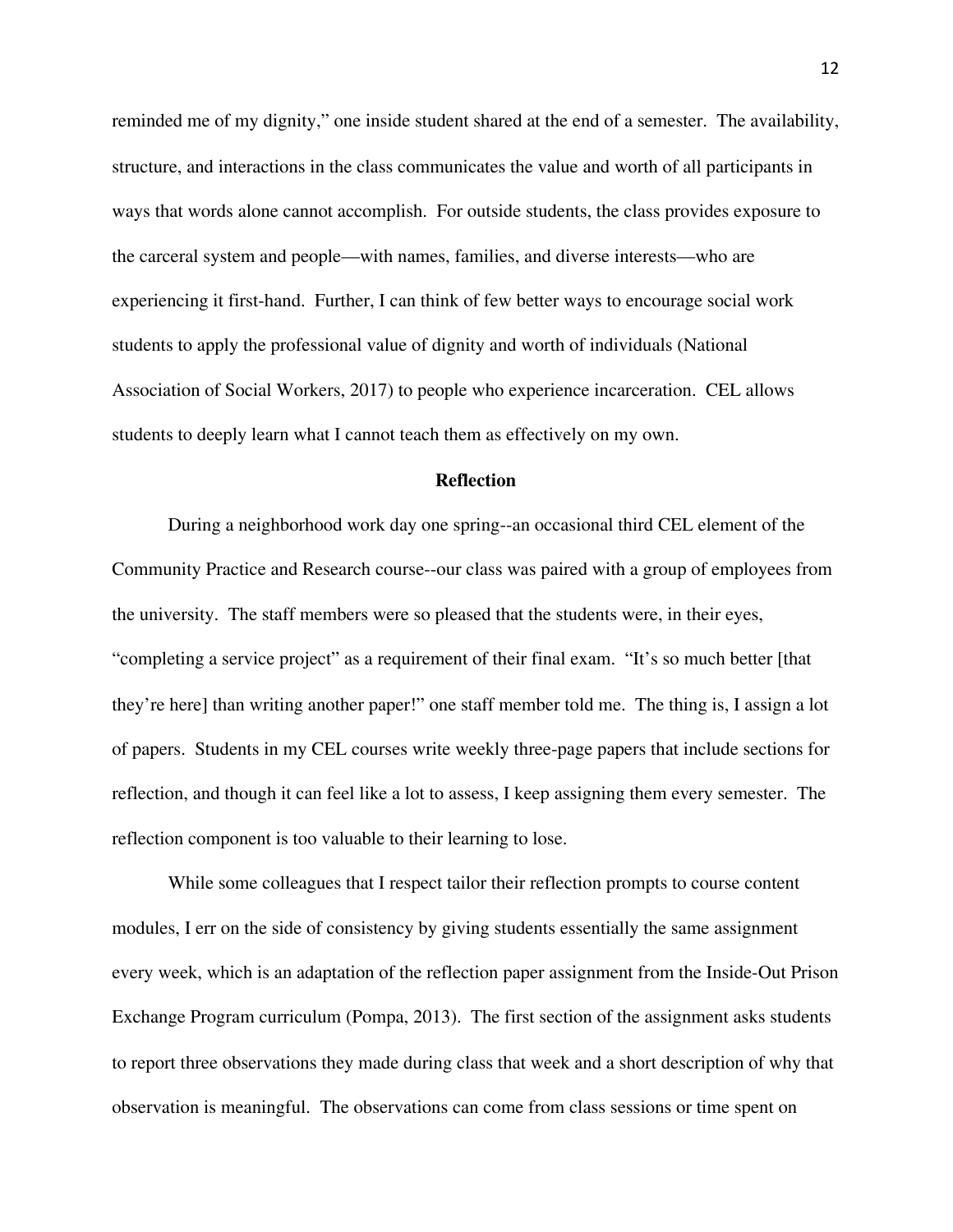CEL. The second section is more difficult--an original analysis or integration of the week's readings and course materials. This section is required to be two pages in length, and some students struggle at first to avoid merely summarizing an assigned author. The goal here, however, is for students to make connections among sources. The final section of the paper is for reactions, where students can include their thoughts and feelings from the week. While I find it immensely valuable to understand how students are responding to the course, it is also helpful to students to have a spot to write about their intellectual and emotional experience so that these don't become the focus of the other sections of the paper. Once students understand the expectations for each section, they usually find a rhythm of jotting down observations during class, noting connections among readings as they go, and taking a breath at the end of the week to understand their reactions.

In my experience, reflection has been key for students to achieve sticky learning through CEL. Through verbal and written reflection, students establish narratives of events, clarify their emotional reactions in response to experiences, and articulate specific things that they've learned. In an academic climate that encourages a frenetic pace through coursework, extracurriculars, work, and social activities, time to reflect during class as well as written reflection assignments permit students the space to remember and evaluate their experience, further imprinting the memory of it and what they learned from it. It has also been helpful to have students review their own written reflections. When I ask students to review their earlier reflection papers, students are often pleased with the growth that they observe. This in itself can be affirming to students, based on their own observations and not words of others that can sometimes seem empty. One student wrote,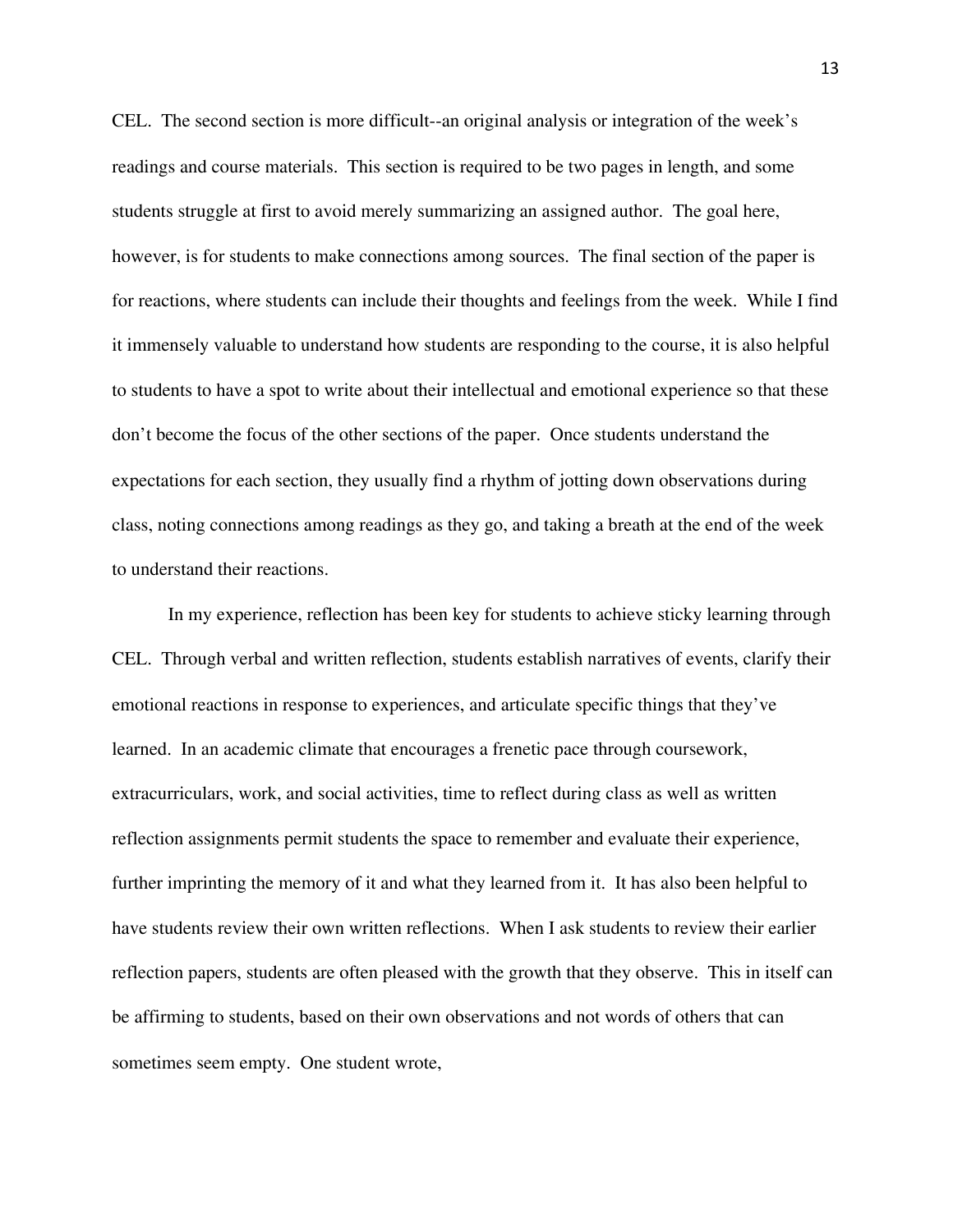Reflecting on the first reflection paper, this class has helped me be more adaptable in different situations. In my first reflection paper, I wrote, "I was a deer in the headlights and did not know where I should sit." I remember going downstairs to the lunchroom, and being clueless and awkward. Now, I feel silly for thinking partaking in lunch, and sitting with strangers was the hardest thing for me to do at the time. Everyone that I had met through lunch has given me in-depth perspectives of their struggles and dreams that I would have not learned back on campus. In the later reflection papers, I wrote about the conversations that I had with people. It goes to show the growth of being able to communicate and feeling comfortable in discussing sensitive topics. (A. Tomayko, personal communication, May 4, 2020)

By recording her reactions and later reviewing them, this student was able to see areas in which she had developed competence and confidence during the semester.

In the same way, reflecting on the value of CEL to my teaching leads me to reaffirm my commitment to it, even though it can be more time-consuming and carries with it greater risk of failure than my courses that do not include CEL. I am reminded that CEL keeps me in my challenge zone as an instructor, since experiences are less predictable than lectures and my lesson plans are more often derailed. Recalling the memories of specific examples of important discussions prompted by CEL and my feelings of accomplishment on those days brings back the knowledge that memory and emotion are tied, so learning is facilitated by emotional engagement. Further, my sense of success came from getting students to confront aspects of the social world and consider challenging concepts in ways that I could not have accomplished without CEL. Reflection further ingrains in me what I have learned, what I know.

#### **Stars in the Sky**

Back at camp, the last night of the week was often very emotional for campers. Camp staff would hold candles, make a large circle around all of the campers, and sing a song about remembering the summer when you see stars at night. These days, I don't use the stars to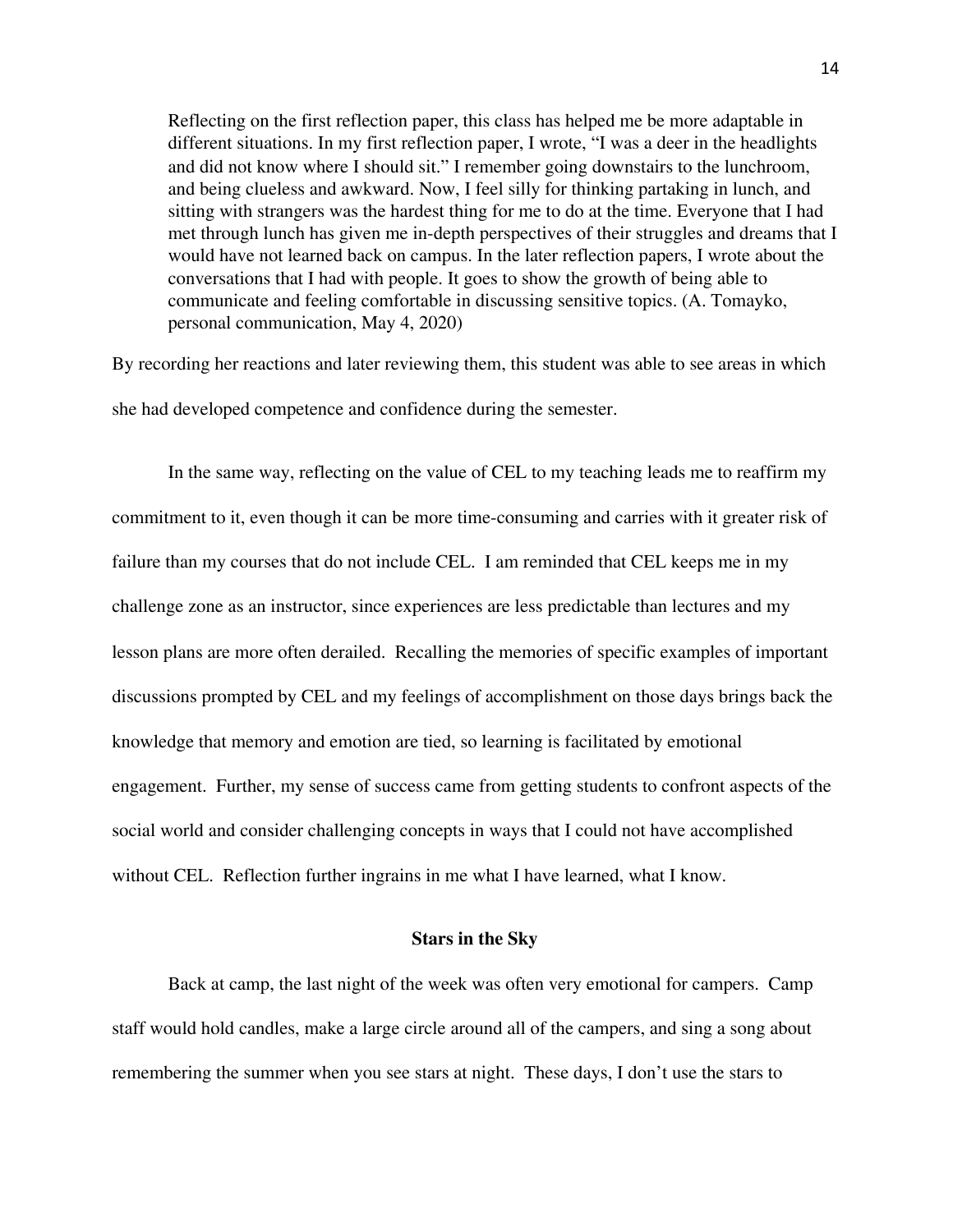remember what CEL has taught me, and I don't think my students do, either. Instead, I remember specific questions and phrases that have been spoken during important discussions. I remember students engaging in a neighborhood in ways that seemed like too far of a stretch for them during week one. I remember an inside and outside student genuinely laughing together, when a few short months before, both were unsure and a little suspicious of each other. Through these moments, CEL has taught me that CEL is worth it, and that there may be no better way to engage students in learning about the social world.